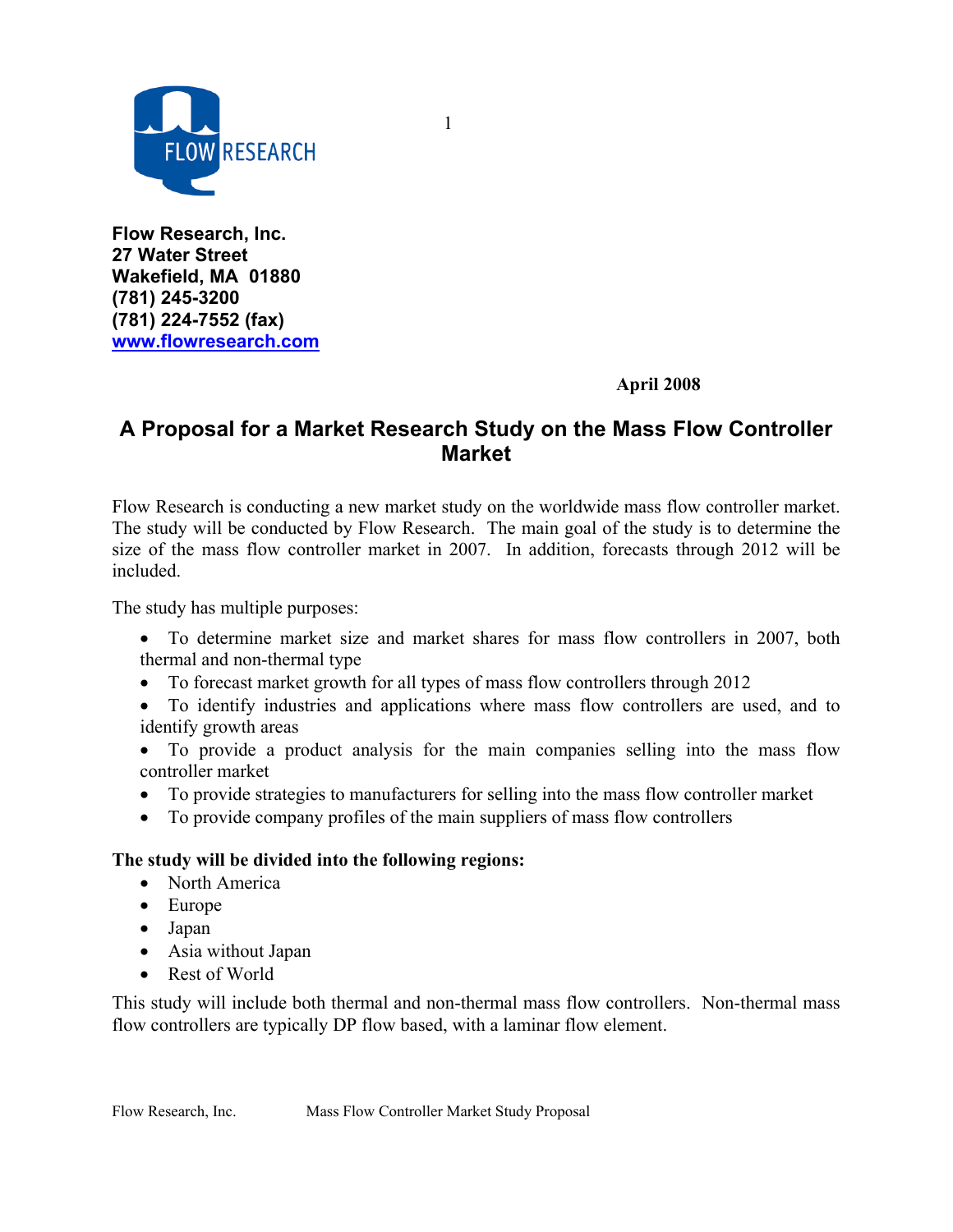Mass flow controllers are used in many industries. We have identified the following industries as ones where MFCs are used:

- Aerospace
- Analytical
- Automotive
- Biotech/Pharmaceutical
- Chem/Petrochemical
- Electronics Manufacturing
- Fiber Optics/Glass
- Food & Beverage
- Fuel Cells
- Furnaces
- Gas Analyzers
- Gas Distribution
- Heat Treating
- Medical
- Metals Processing
- Packaging
- Power
- Other

We are looking to identify other industries that should be included. If you know of any more industries that we should include, please let us know.

This study will seek to identify those mass flowmeters that go out as controllers, and those that go out as flowmeters without control.

#### **Semiconductor vs. Industrial Applications**

We propose to do a study that includes both the semiconductor market and the industrial market for mass flow controllers. We can potentially segment the semiconductor market, depending on the segmentation desired. If you would like this study to include segmentation of the semiconductor market, please specify what segmentation you would like to see.

In addition to the semiconductor/industrial segmentation, we plan to include laboratory/research applications.

#### **Founding Sponsorship**

We are offering the opportunity for companies to become Founding Sponsors for this study. Benefits of being a Founding Sponsor include being able to participate in determining study scope and direction, being sent regular updates on study progress, and receiving a favorable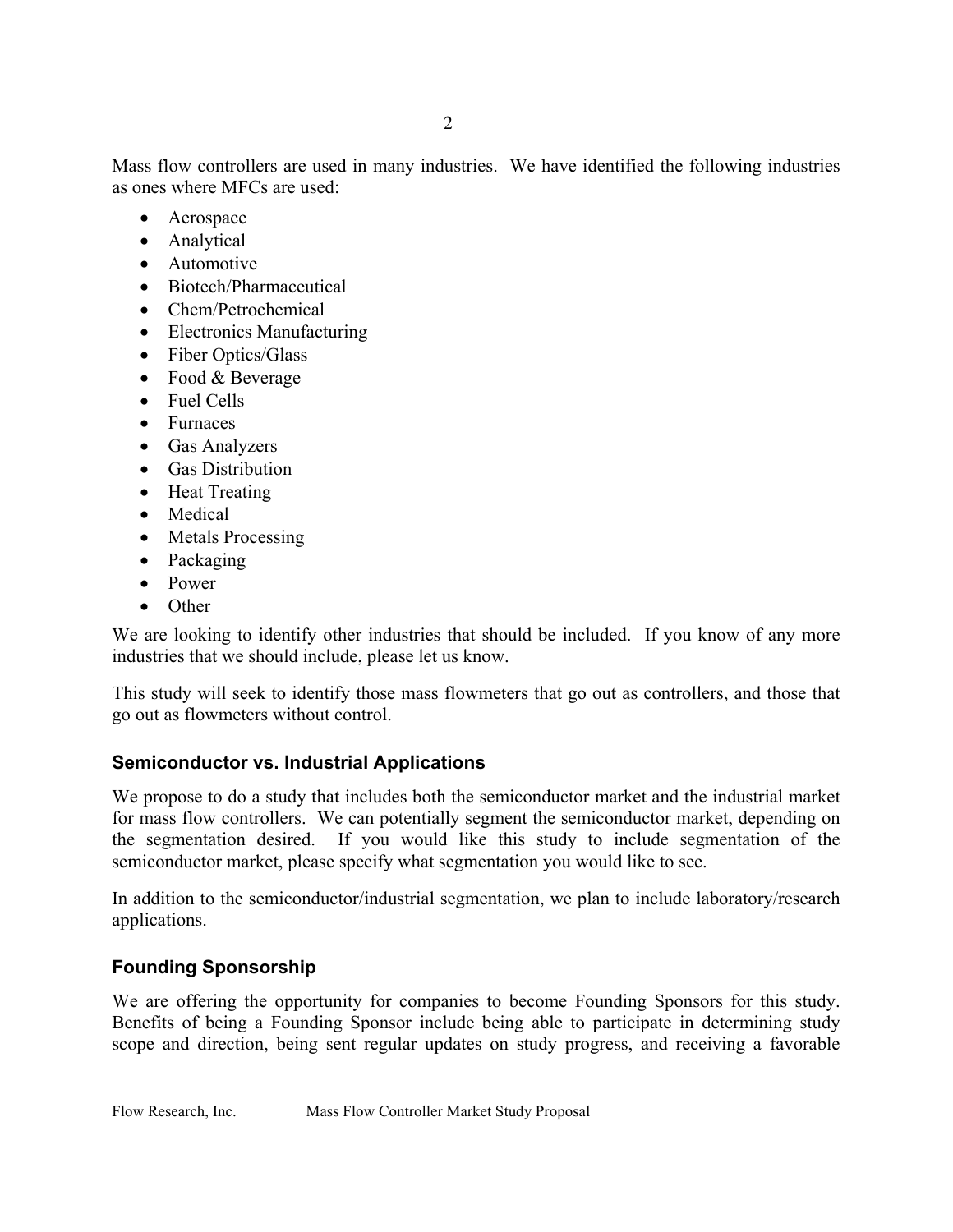discount pricing package. The Founding Sponsor program is explained on page five. We hope you will decide to become a Founding Sponsor for this study.

Thank you in advance for your input, and we hope to hear from you!

### **Background**

Dr. Jesse Yoder is President of Flow Research Inc., a company he founded in 1998. Dr. Yoder has 20 years' experience as a writer and analyst in process control and instrumentation. Since 1990, he has written more than 100 market research studies, most of them in the area of flow and instrumentation. Some of the recent and currently scheduled Flow Research studies are as follows:

Volume I: The World Market for Coriolis Flowmeters, 3rd Edition (June 2008) Volume II: The Global Market for Magnetic Flowmeters, 3rd Edition (September 2005) Volume III: The World Market for Ultrasonic Flowmeters, 3<sup>rd</sup> Edition (January 2008) Volume IV: The World Market for Vortex Flowmeters, 3<sup>rd</sup> Edition (March 2006) Volume V: The World Market for DP Flowmeters and Primary Elements (January 2007) Volume VI: Worldwide Survey of Flowmeter Users,  $2<sup>nd</sup>$  Edition (January 2006) Volume VII: The World Market for Positive Displacement Flowmeters (2002) Volume VIII: The World Market for Turbine Flowmeters (2002) Volume IX: The World Market for Pressure Transmitters,  $2<sup>nd</sup>$  Edition (October 2007) Volume X: The World Market for Flowmeters (includes all flow technologies) (April 2008) Volume XI: The World Market for Gas Flow Measurement (September 2004) Volume XII: The World Market for Steam Flow Measurement (March 2008) Volume XIII: The World Market for Mass Flow Controllers (June 2008) The Market for Temperature Sensors in the Americas, 2<sup>nd</sup> Edition (May 2006) The Market for Temperature Transmitters in the Americas,  $2<sup>nd</sup>$  Edition (November 2006)

These studies are described at http://www.flowresearch.com/flow.htm

Dr. Yoder has also written more than 70 articles on flow and instrumentation for trade journals. Links to many of these can be found at http://www.flowresearch.com/articles.htm.

Norm Weeks, Market Analyst, joined Flow Research in November 2004 after a 24-year stint with Verizon. At Verizon, Norm specialized in creating innovative customer solutions, product management, and product marketing. He is now a fulltime market analyst for Flow Research, and has already completed several studies.

Belinda Burum, Vice President and Editor, has worked in high tech for 16 years as a technical writer and marketing communications manager. She joined the company in 2002, and has since then worked on many projects. She is a very talented writer, and has a strong customer focus. In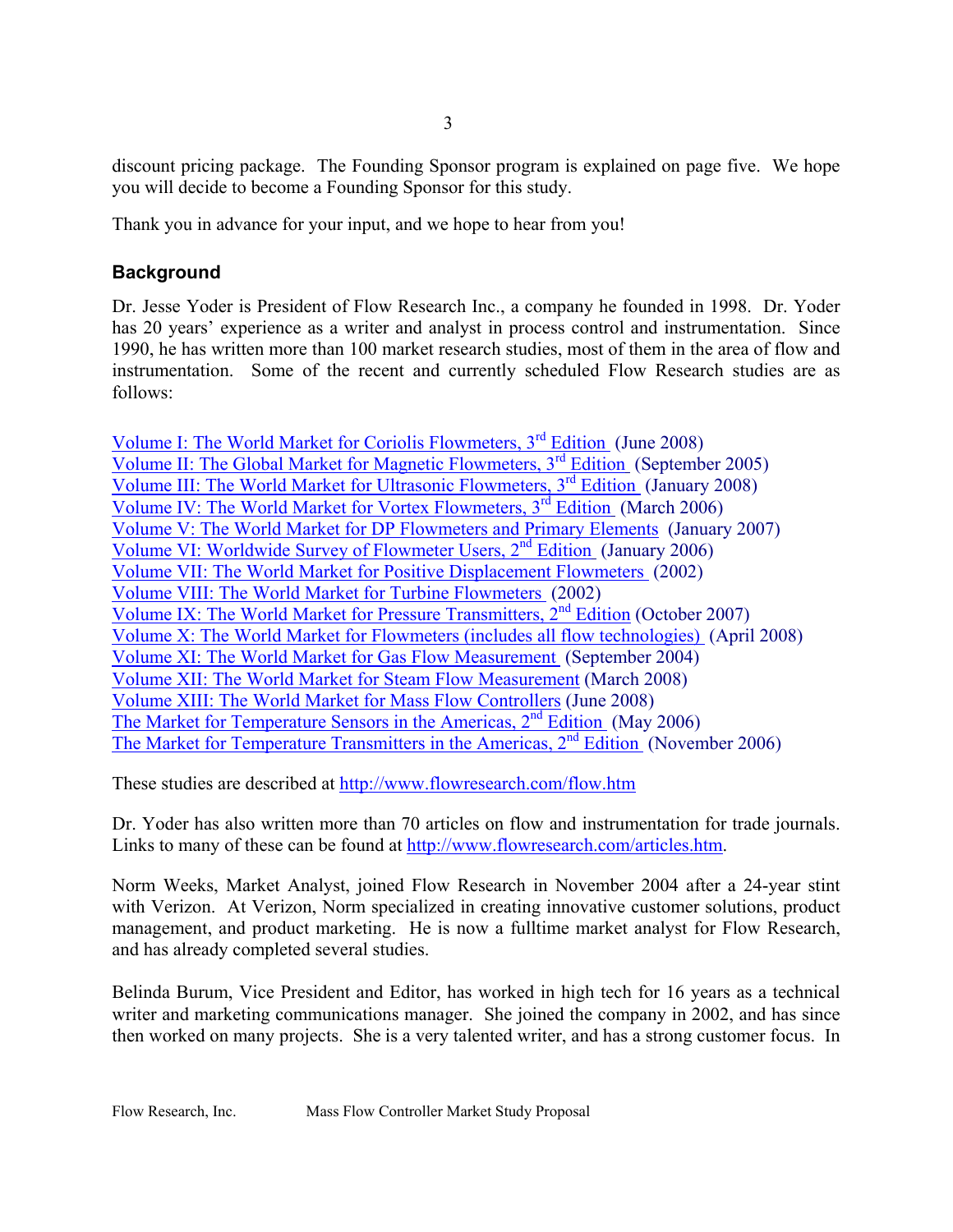addition to her work on market studies, Belinda is serving as associate editor of the **Market Barometer** and the **Energy Monitor**.

Besides writing and publishing studies of this type, Flow Research specializes in user surveys that include a detailed analysis of customer perceptions. In addition, Flow Research provides quarterly updates on the flow and energy industries in the **Market Barometer** and the **Energy Monitor**. The **Energy Monitor** analyzes the current state of the oil & gas, refining, power, and renewables industries, and the implications for instrumentation supplier. Both reports are part of the Worldflow Monitoring Service; more details are available at www.worldflow.com. For more information on Flow Research, please visit our website at www.flowresearch.com.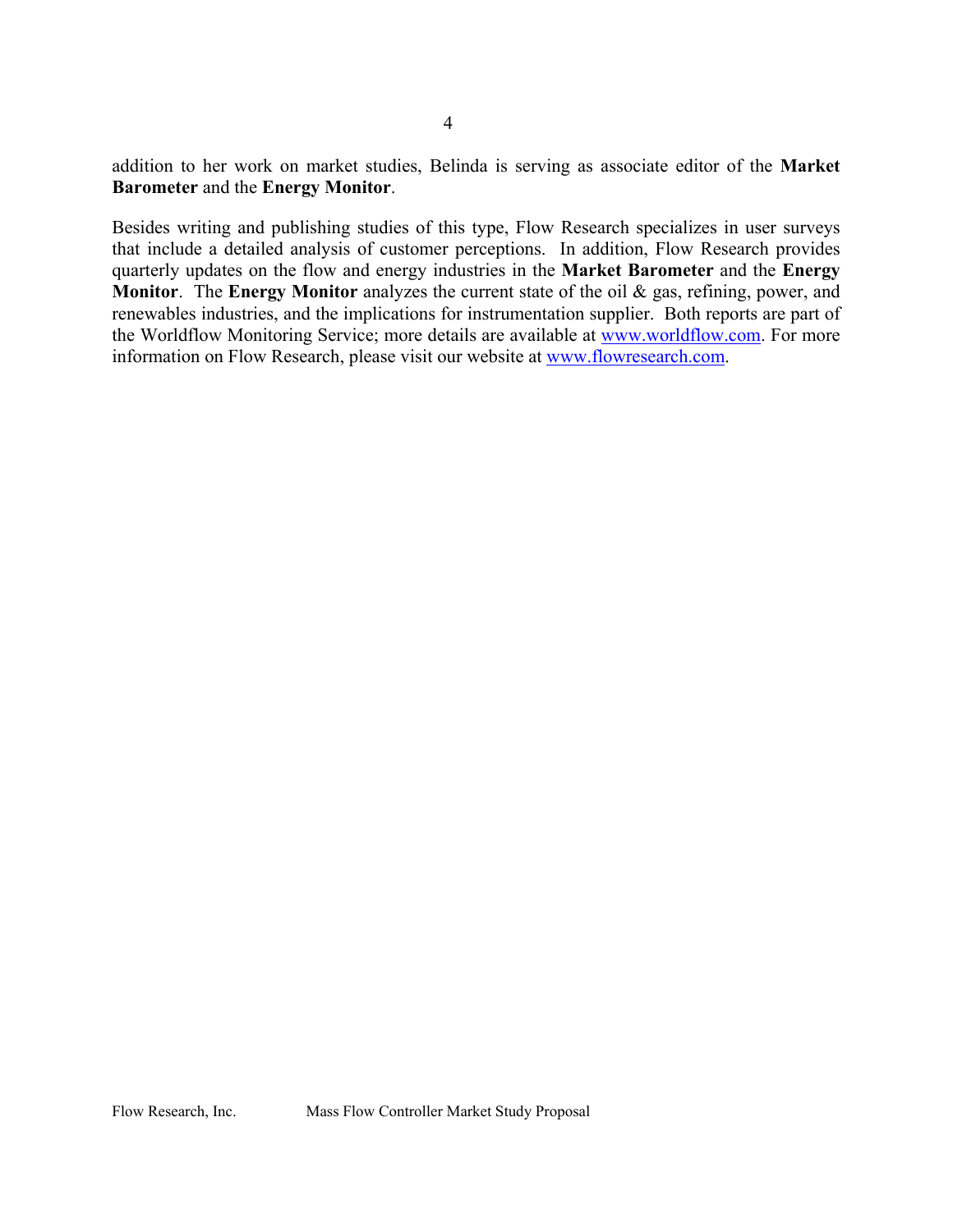

**Flow Research, Inc. 27 Water Street Wakefield, MA 01880 (781) 245-3200 (781) 224-7552 (fax) www.flowresearch.com** 



Christian Doppler

# **The Flow Research Founding Sponsor Program**

5

To produce studies that most closely match our clients' needs, Flow Research instituted the Founding Sponsor Program. This program enables companies who wish to participate at a high level in a study's research to influence its scope and segmentation. In addition, Founding Sponsors receive regular updates from Flow Research on study progress, and receive a significant discount on the standard retail price of the study.

Procedure: Early in the planning phase of a study, Founding Sponsors receive a proposal that includes the proposed segmentation. Founding Sponsors can propose additional segmentation, and can also suggest changes to the proposed segmentation. While the decision to adopt particular segmentation ultimately lies with Flow Research, and is based on input from all contributors, we will do our best to accommodate the specific needs of each of our clients.

During the research phase of a study, Flow Research will issue regular reports that provide updates on the progress of the research. These reports will be sent to Founding Sponsors, who are then invited to provide any additional input or comments into the study.

Being a Founding Sponsor requires making an early commitment to purchase the study. However, in return, Founding Sponsors receive a significant discount off the regular price of the study. Payment can be made either in one amount at the beginning of the study, or split into two, with the second payment due upon delivery of the study.

For additional details, or to find out how the Founding Sponsor program applies to any particular study, please contact Flow Research. We look forward to working with you!

If you have any questions about the Founding Sponsor program, please contact Norm Weeks at  $(781)$  245-3200, or norm@flowresearch.com.